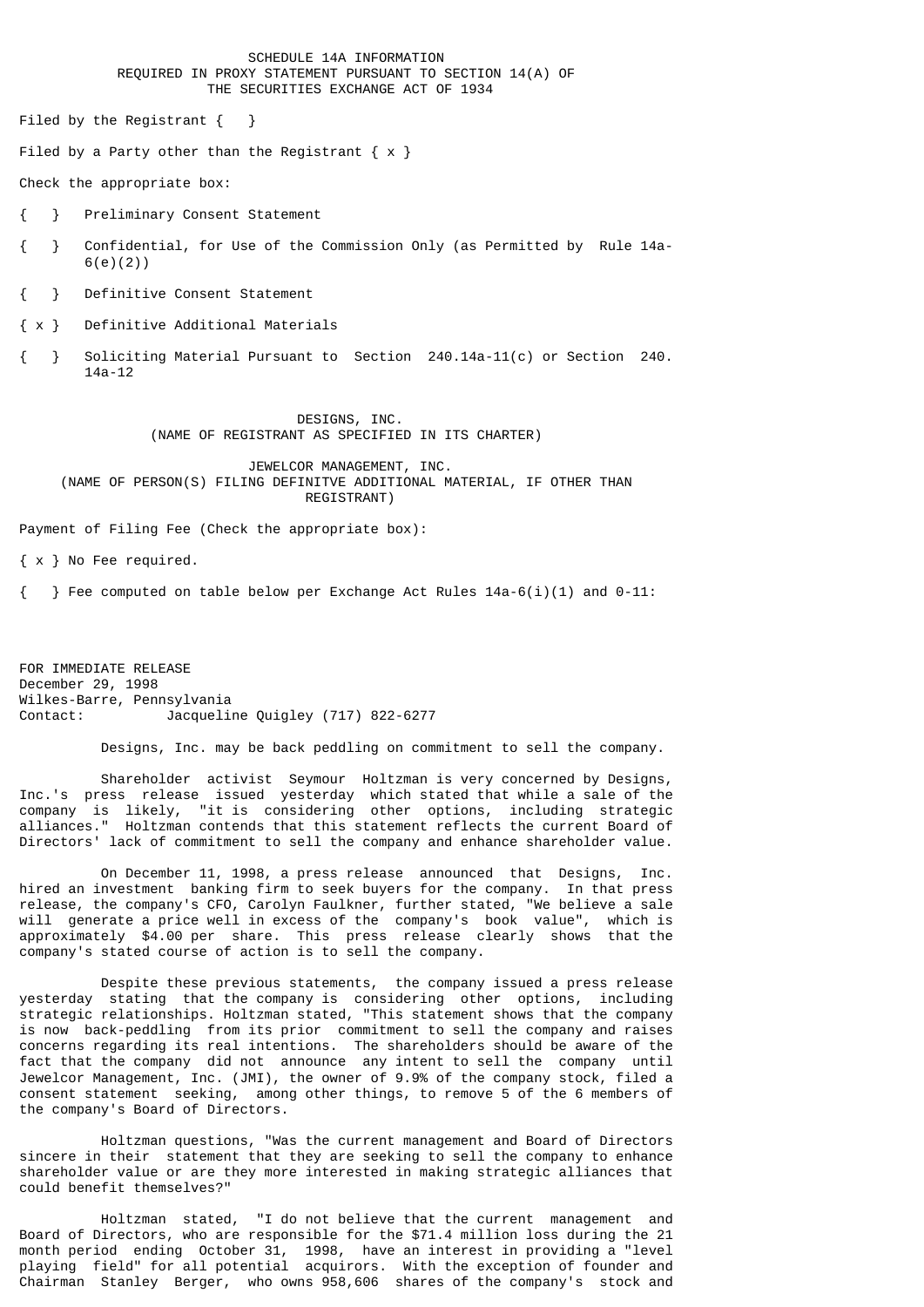supports JMI's efforts, the current management and Board of Directors own only approximately 1% of the outstanding stock of the company. Holtzman does not believe that these individuals have the incentive to sell the company. "In my opinion, the Board of Directors substantially ignored the shareholders until I sent them a "wake-up call."

 I am nervous that the company is now getting ready to enter into a transaction that will not maximize shareholder value and instead will preserve the status quo, continuing positions for management that was at the helm during the company's historical loss record.

 If the company enters into a "strategic alliance" or other transaction, it could implement bust-up fees, management contracts and